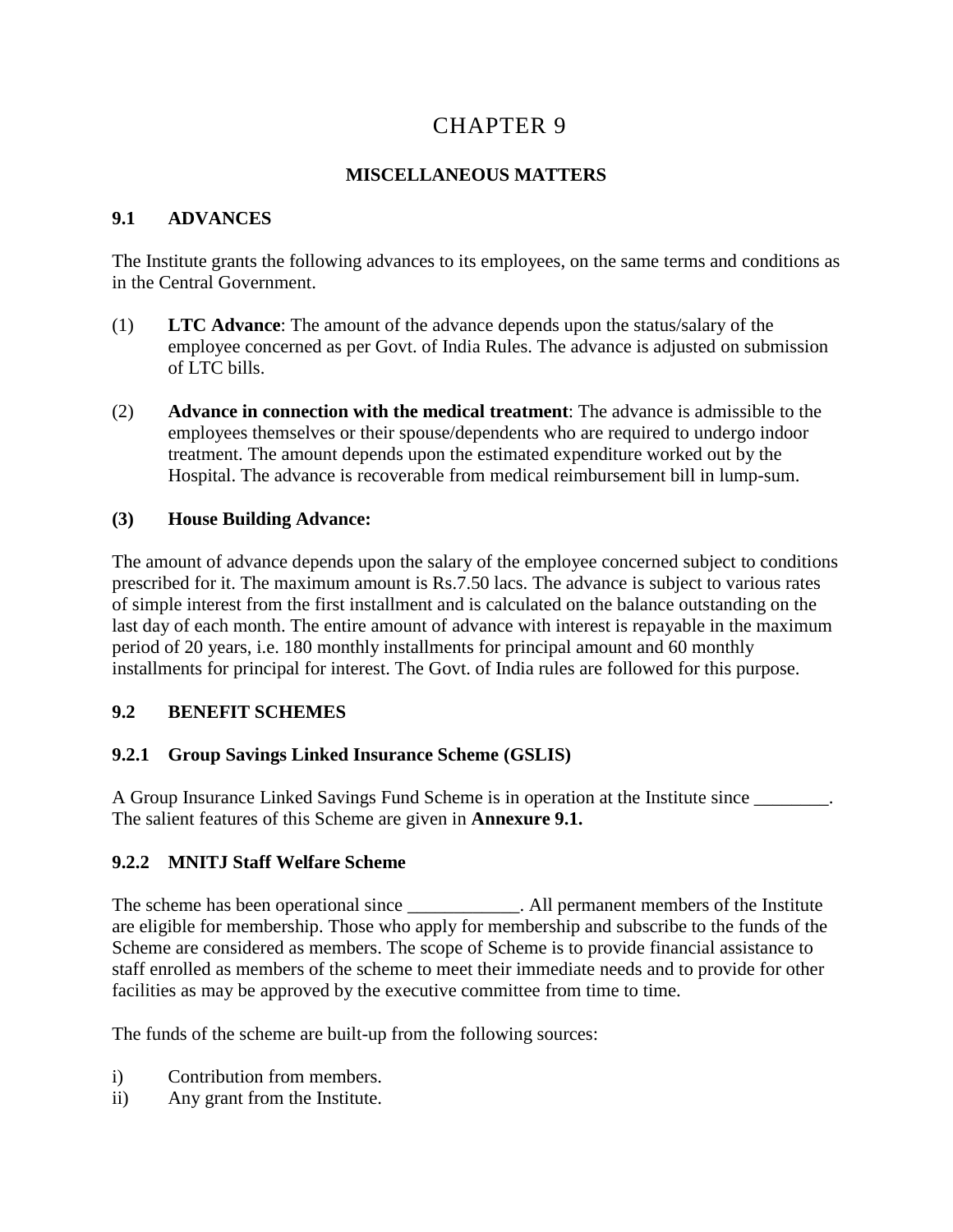# **9.3 MEDICAL SERVICES**

The Institute has a dispensary which provides out-patient medical facilities for the students, members of the staff and their families. The Dispensary has a team of Medical Officers including lady doctor, Homeopathic doctor and Ayurvedic doctor is under the charge of a Medical Officer. It has a two paramedical staff.

### **Medical Attendance, Treatment and Reimbursement**

The medical attendance, treatment and reimbursement rules given in Annexure 9.2.

## **9.4 HONORARIUM AND OVER TIME ALLOWANCE (OTA)**

## **9.4.1 HONORARIUM FROM INSTITUTE FUNDS**

The rules for payment of OTA/Honorarium have been notified from time to time. Honorarium is admissible to external examiners for evaluating Ph.D. thesis, External Examiners for evaluating Projects/dissertations of UG/PG programmes, guest lectures and invited lectures.

### **9.4.2 Payment of OTA etc. for work of Sponsored Projects, Consultancy and other Projects in the Institute**

- 1. The institute receives funds under Non-Plan, Plan, Thrust Areas, Modernization and other schemes of MHRD; research projects sponsored by outside agencies; consultancy; testing; charges for services and facilities provided by the Institute; and collaborative projects etc.
- 2. All work (administrative, secretarial, store, technical etc.) connected with the functioning of the Institute, irrespective of the source of funding, is normal Institute work, which may be assigned to an Institute employee by a supervisor authorized to do so.
- 3. To cope with the quantum of work, Institute may appoint, from time to time, temporary staff on projects against approved posts or by pooling together the funds of more than one project on the recommendation of the concerned Pls and HOD/HOC. All such staff will supplement the Institute staff in carrying out the work with the understanding that such staff will take up the project work to which they are appointed on a priority basis. Staff appointed on the projects will be governed by the terms and conditions of their appointment.
- 4. If the workload in a Department/Centre/Unit increases to a level where extra hours are considered necessary, the Institute staff entitled for OTA may be asked to carry out work outside the normal working hours. For such work, he/she will be paid OTA as per approved rates, or as per unit rates specified in approved schemes, from the project or Institute funds, as appropriate in each case.

## **9.5 RULES FOR PART-TIME REGISTRATION IN THE INSTITUTE/PERMISSION TO REGISTER FOR A DEGREE COURSES / ATTENDING COURSES AFTER**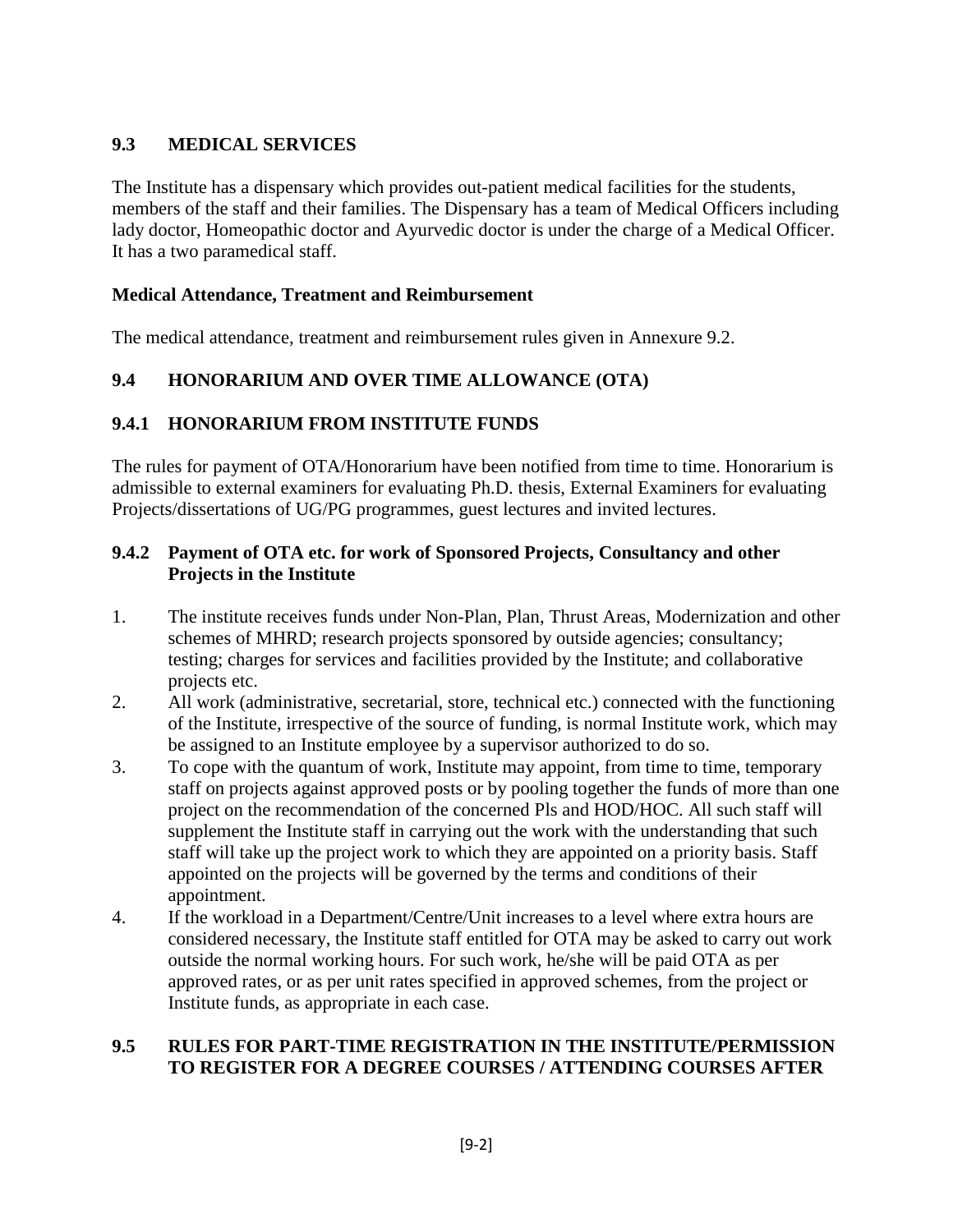## **OFFICE HOURS FOR TECHNICAL, MINISTERIAL SUPPORTING STAFF AND ADMINISTRATIVE OFFICERS**

# **I. Part-Time Registration for various Courses within the Institute.**

- 1. The staff member must have spent a minimum of five years in the Institute and should be a permanent employee before his/her request for part-time registration for M.Tech. / MBA / Ph.D. is considered.
- 2. He / She must satisfy the minimum eligibility criteria laid down by the Department/Centre for part-time registration.
- 3. Part-time registration can only be allowed if the Head of the concerned Department Centre/Section/ Unit/Cell certifies that this will not adversely affect in the day-to-day discharge of his/her responsibilities.
- 4. The courses for which part-time registration is desired must be related to his/her duties and responsibilities.
- 5. A staff member can avail of facility of part-time registration in the Institute only twice during his/her entire service and there should be a gap of minimum five years between the end of first registration period and the beginning of second registration period.
- 6. The staff member must serve the Institute for a period of minimum three years after availing of the facility of part-time registration in the Institute.

## **II. Permission to Register for a Degree Courses.**

Permission can be granted to any staff member of the Institute for this purpose provided Head of Department/Centre/Section/Cell certifies that these will not in any way affect the discharge of his/her duties.

## **III. Permission to register for a Degree in Institutions located in and around Jaipur.**

- 1. If this requires attending classes during office hours or leaving the office one to two hours before the close of the office hours, rules as applicable to part-time registration for various courses within the Institute will apply.
- 2. In case it does not involve leaving the office early, permission can be granted to any staff member for this purpose provided Head of Department/Centre/ Section/Unit certifies that this will not in any way affect the discharge of his/her duties. Granting of permission for any one of the above purposes does not automatically entitle a staff member to avail of leave of the kind due. The Heads of Deptts./Centres/Sections/Cells are requested to kindly bring the contents of these rules to the notice of their respective Staff members. The above Rules supersede all the earlier notifications on this subject.

## **9.6 SECURITY**

The Security Unit of the Institute is headed by the Coordinator Security who is assisted by a team consisting of Security Officer and Security Guards. Security Guards are hired from the private Security Agencies. The Unit works round the clock, on Sundays and Holidays. The security personnel are engaged in manning the different security posts in the Institute and their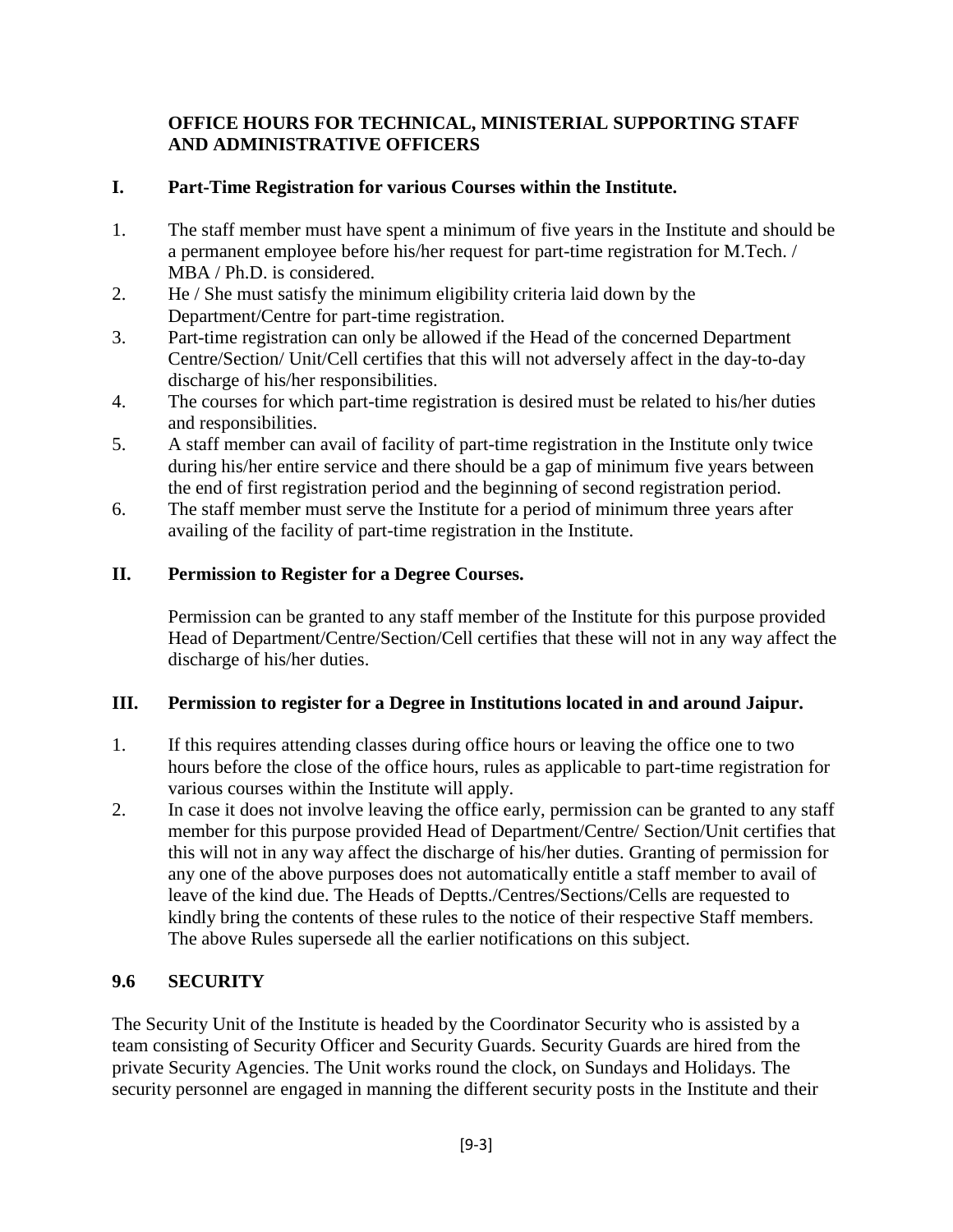job is to provide effective security cover for men and material of the Institute and ensure that security measures are strictly adhered to.

# **9.6.1 Use of Loudspeakers in the Campus**

As per the directions of Hon'ble High Court of Rajasthan and the provisions of the Rajasthan Police Act, the following procedure is adopted for use of loudspeaker by the residents of the campus of the Institute:

- 1. No Cone-Speakers and Public Address system shall be used in the campus from 10.00 p.m. to 6.00 a.m.
- 2. Prior written permission for use of loudspeaker for any function, including religious functions, between 6.00 a.m. to 10.00 p.m. should be obtained from the Registrar.
- 3. The level of sound should be kept low.

The violation of this procedure may lead to suitable action on the part of Institute/ Prosecution by the Police Authority.

# **9.7 CENTRAL VIGILENCE COMMISSION**

The jurisdiction of the Central Vigilance Commission in the matters of MNIT Jaipur has been accepted by the Board of Governors. The Chairman, Board of Governors is authorized to appoint either the Registrar or any one of the Professors of the Institute, as may be recommended by the Director, as Chief Vigilance Officer at the Institute in accordance with the procedure prescribed for the purpose by the Central Vigilance Commission.

# **9.7.1 Legal Defence**

Whenever an Officer of the Institute is sued by the employees/students/others in a Court of Law for his actions taken in the discharge of his official duties, his legal defence is arranged by the Institute at Institute expenses.

# **9.7.2 Legal Matters**

The Registrar is authorized to exercise such powers and perform such duties in regard to any litigation to which the Board of Governors/or the Chairman, Board of Governors, may be a party and to sign all documents and power of attorney on their behalf, in his capacity as Secretary of the Board.

The Coordinator (Legal) has been delegated the powers and responsibilities for representing the institute and the Director in all the litigations to which the Institute and/or the Director may be a party and to sign all documents and power of attorney on their behalf.

Further (i) the Coordinator (Legal) is generally authorized to execute all legal documents, contracts and agreements, for and on behalf of the institute after due approval of the same by the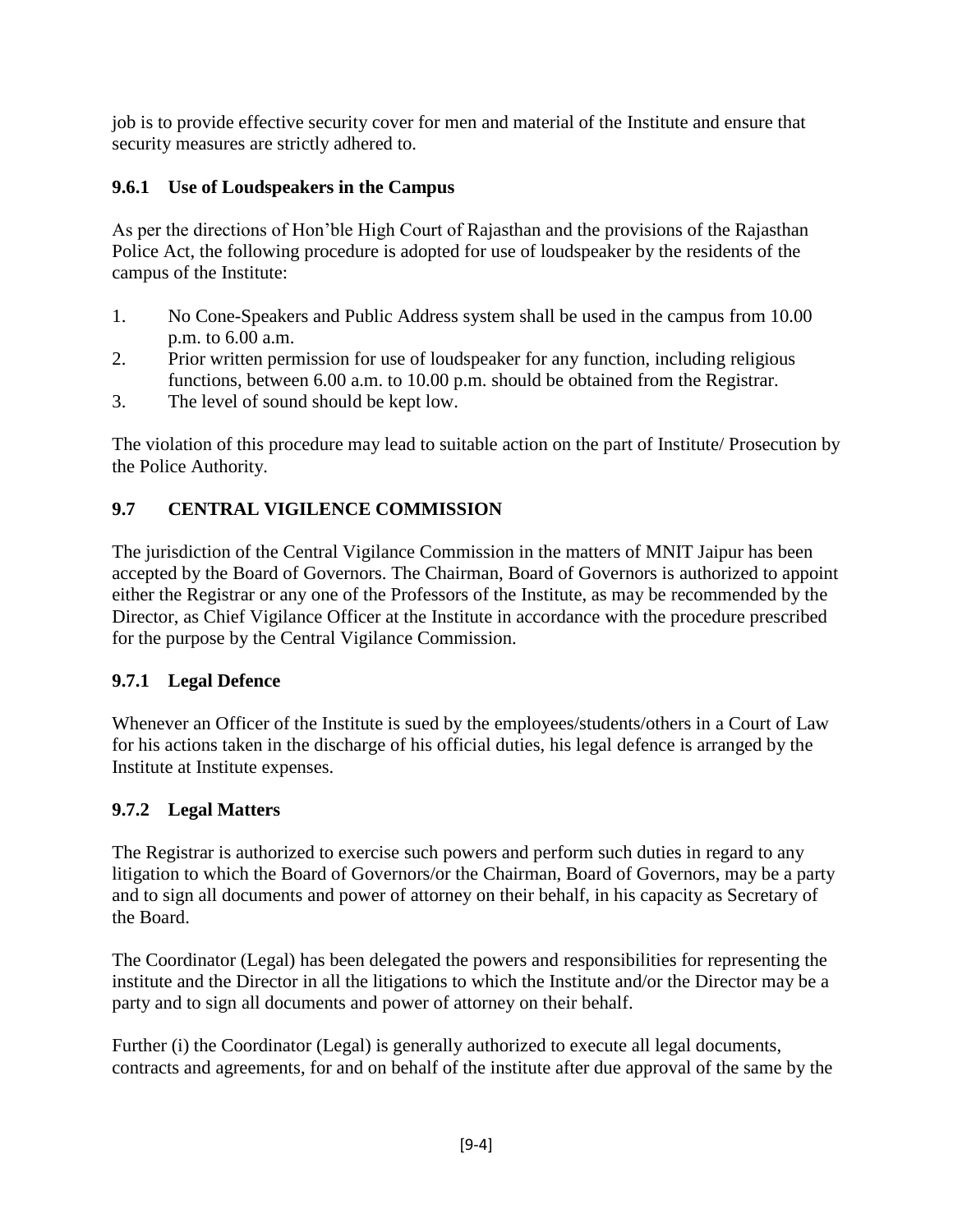competent authority, and (ii) the Coordinator (Legal) shall not be personally liable in respect of anything under such legal documents, contracts/ agreements.

Detailed Guidelines for handling legal cases and obtaining legal advice are at **Annexure 9.3**

# **9.8 FACILITIES**

# **Children's Educational Allowance**

The Board of Governors has accepted the recommendations of the Finance Committee to make applicable the Central Government rules for providing (i) Educational Allowance for the children of the employees studying at outstations, and (ii) reimbursement of tuition fees to the employees in respect of their children, in accordance with the Government of India rules issued from time to time.

# **9.9 PUNCTUALITY**

Need for maintaining discipline and punctuality in attending office and being available at the place of duty during scheduled working hours on the part of all employees of the institute has been stressed from time to time.

- (i) The attendance register, except for the personal office of the officers, may be maintained by the supervisory officers, at the level of the Superintendent or equivalent. They should mark the daily attendance, as per latest punctuality circular and submit it daily to the next higher officer (Branch Officer or equivalent).
- (ii) The next officer (Branch Officer or equivalent) should monitor the implementation in respect of the latest punctuality circular atleast once in a week.
- (iii) The officer next in the line (controlling officer of the level of Registrar/HOD, Dean etc.) should monitor the punctuality/attendance at random.
- (iv) A report about the monitoring should be presented to ECS by the controlling officers at 3 monthly intervals i.e. its regular meetings.

The timing of the Institute is from 8.00 a.m. to 5.00 p.m. with one hour lunch break from 12.00 noon to 1.00 p.m.

All staff members should report for duty in the Institute at 8.00 a.m. sharp and mark their attendance in the Attendance register. Likewise they should sign the attendance register at 5.00 p.m. while leaving the Institute at the end of the day.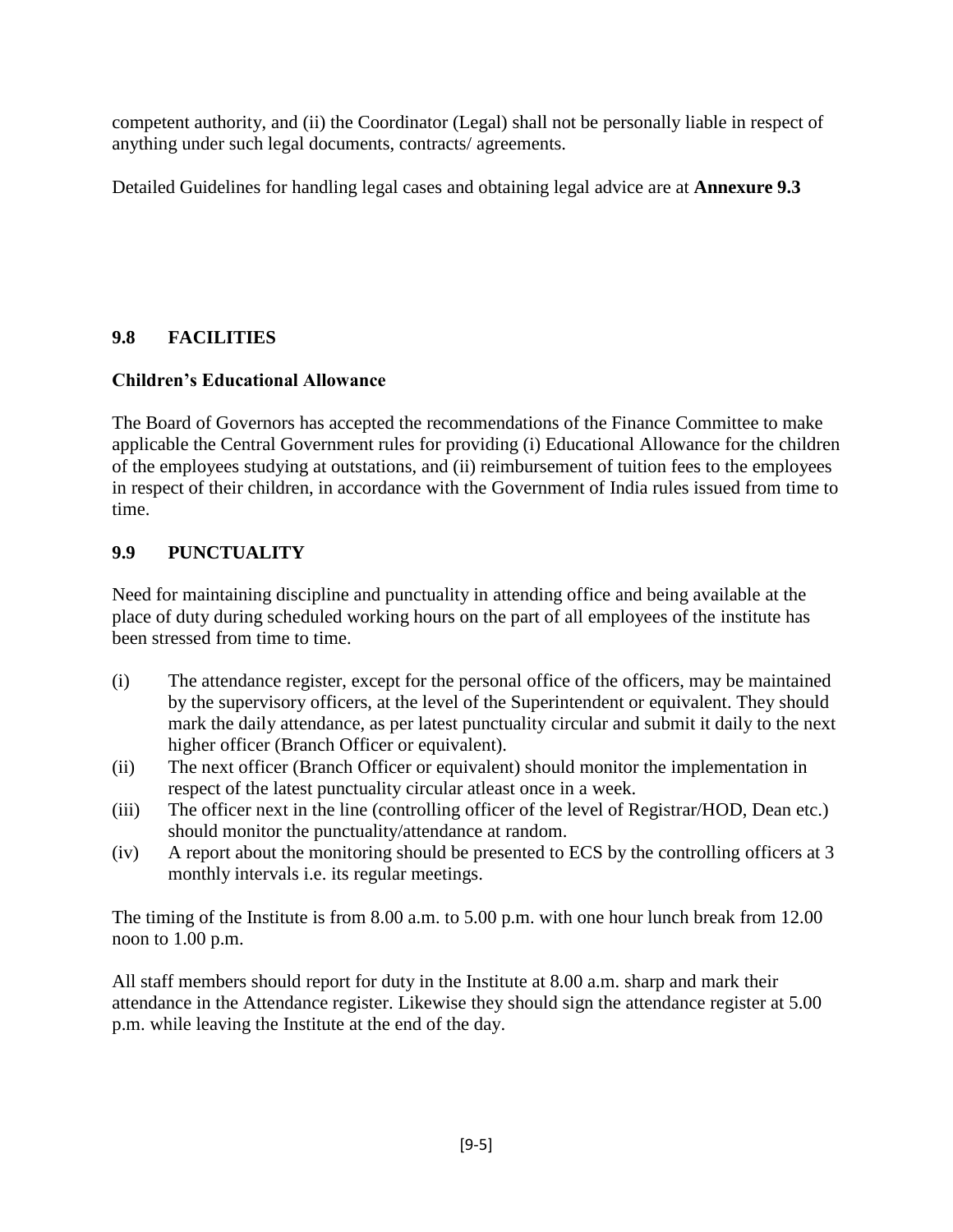They shall remain present at their seats throughout the working hours. If and when it becomes necessary for any staff member to leave place of his/ her duty for more than a few minutes he/she must inform about his/her whereabouts to the Section incharge.

Late comers should indicate the time of their arrival in the attendance register.

Staff employed on essential services/shift duties will continue to follow the existing timings/duty roaster/ as decided by their Heads of Departments/ Centres/ Sections/ Units/ Programmes concerned.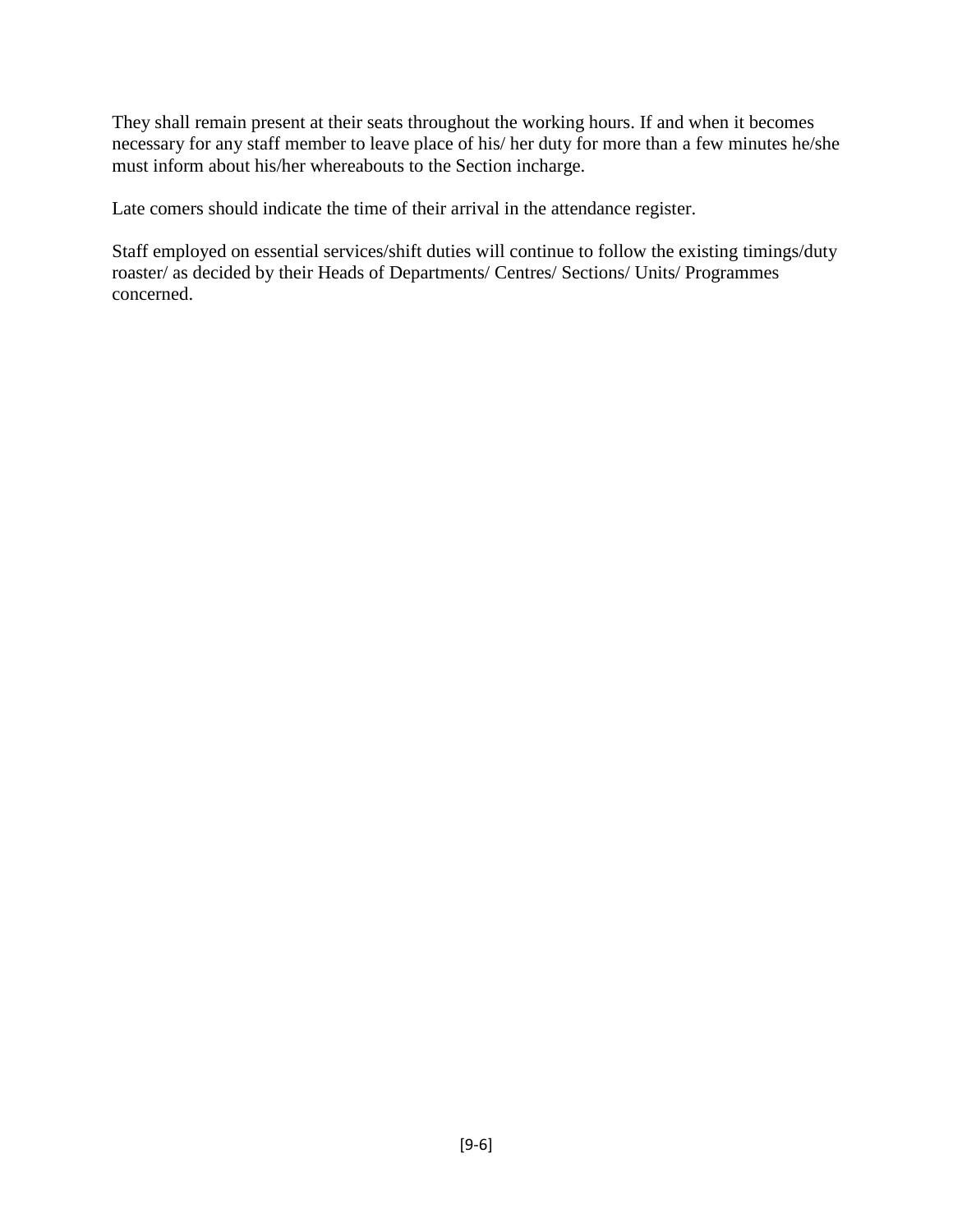# **ANNEXURES**

# **CHAPTER 9**

| Annexure | <b>Title</b>                                                                                        | Page |
|----------|-----------------------------------------------------------------------------------------------------|------|
| 9.1      | Group Savings Linked Insurance Scheme                                                               |      |
| 9.2      | Medical Attendance, Treatment and Reimbursement                                                     |      |
| 9.3      | Guidelines to Handle the Legal Cases and to obtain the Legal<br>Advice from Institute Legal Adviser |      |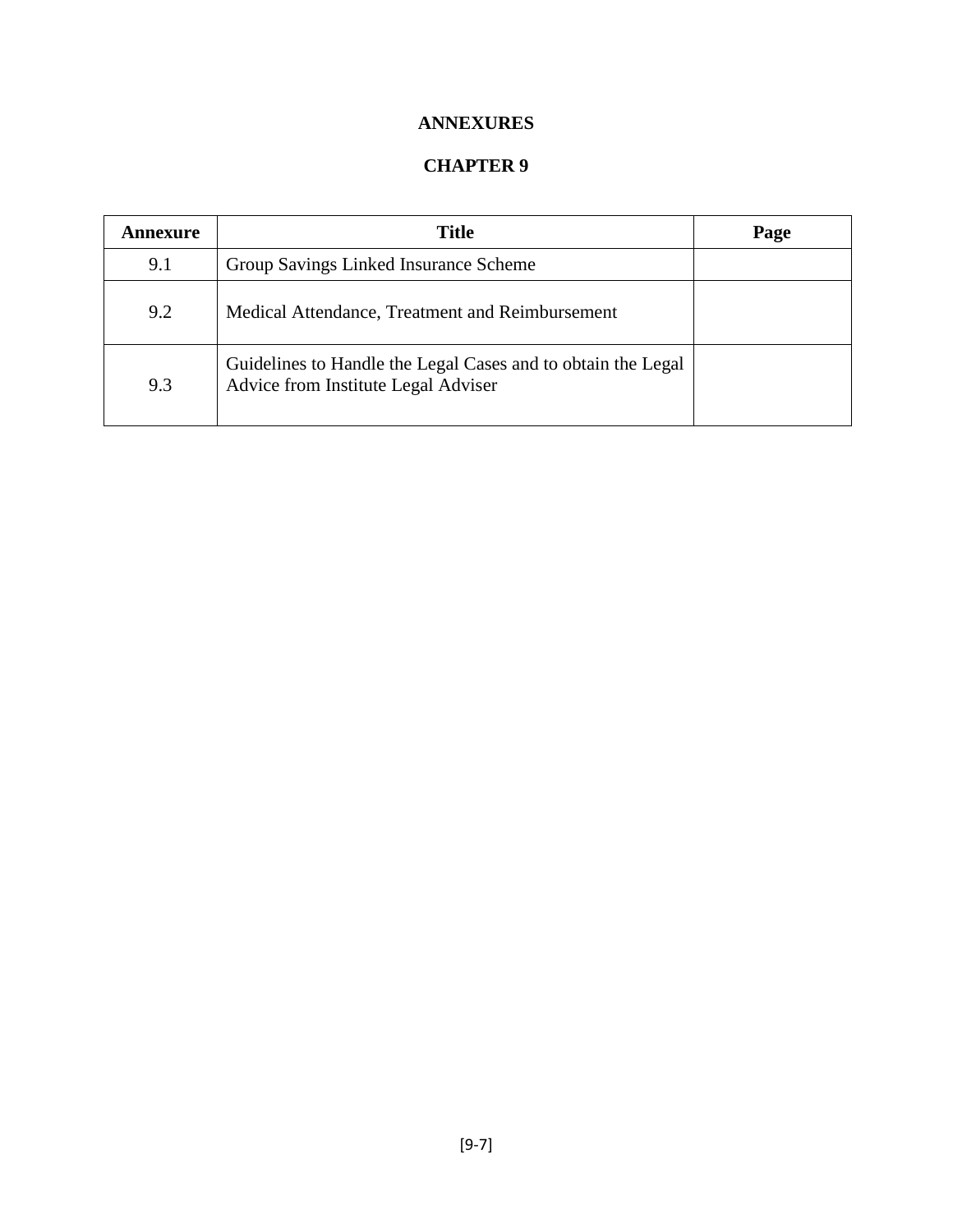#### **ANNEXURE 9.1 (Refers 9.2.1)**

#### **GROUP SAVINGS LINKED INSURANCE SCHEME**

## **Eligibility:**

All regular employees who are on the rolls of the Institute on the effective date of the scheme are eligible to join the scheme. It would be the condition of the employment that all new employees shall have to join the scheme. New employees will be admitted into the scheme only on the annual renewal dates. No member who has once joined the scheme will be allowed to withdraw from the scheme at any stage. The employees are admitted to the scheme on a simple test of insurability i.e. no absent from duty on ground of sickness on the date of commencement of the scheme.

#### **Insurance Coverage and Accidental Benefit:**

The new GSLI scheme provides the following insurance coverage to the members of the scheme. The total monthly premium payable, the quantum of insurance coverage, insurance premium and savings for various groups of staff are given as under:

| Group         | <b>Maximum</b><br>sum<br>insured | <b>Monthly</b><br>premium | <b>Savings</b> | <b>Accidental</b><br>benefits | <b>Monthly</b><br>premium | <b>Total</b><br>monthly<br>premium |
|---------------|----------------------------------|---------------------------|----------------|-------------------------------|---------------------------|------------------------------------|
|               | Rs.                              | Rs.                       | Rs.            | Rs.                           | Rs.                       | Rs.                                |
| A             | 3,50,000                         | 350                       | 227.50         | 1,50,000                      | 10                        | 360                                |
| B             | 2,50,000                         | 250                       | 162.50         | 1,50,000                      | 10                        | 260                                |
| $\mathcal{C}$ | 1,75,000                         | 175                       | 113.75         | 1,50,000                      | 10                        | 185                                |
| D             | 80,000                           | 80                        | 52.00          | 80,000                        | 5                         | 85                                 |

#### **Salary Range:**

| Post carrying a pay or a scale of pay        | Group                       |
|----------------------------------------------|-----------------------------|
|                                              |                             |
| With a maximum of not less than Rs. 13,500/- | A                           |
| With a maximum of not less than Rs. 9,000/-  | B                           |
| but less than Rs. $13,500/-$                 |                             |
| With a maximum of over Rs. 4,000/- but       | $\mathcal{C}_{\mathcal{C}}$ |
| less than Rs. $9,000/-$                      |                             |
| The maximum of which is Rs. 4,000 or less    |                             |

## **Benefits**

(A) On unfortunate death of an employee, the insurance amount will become due for payment. The accumulated saving amount with interest standing to the credit of the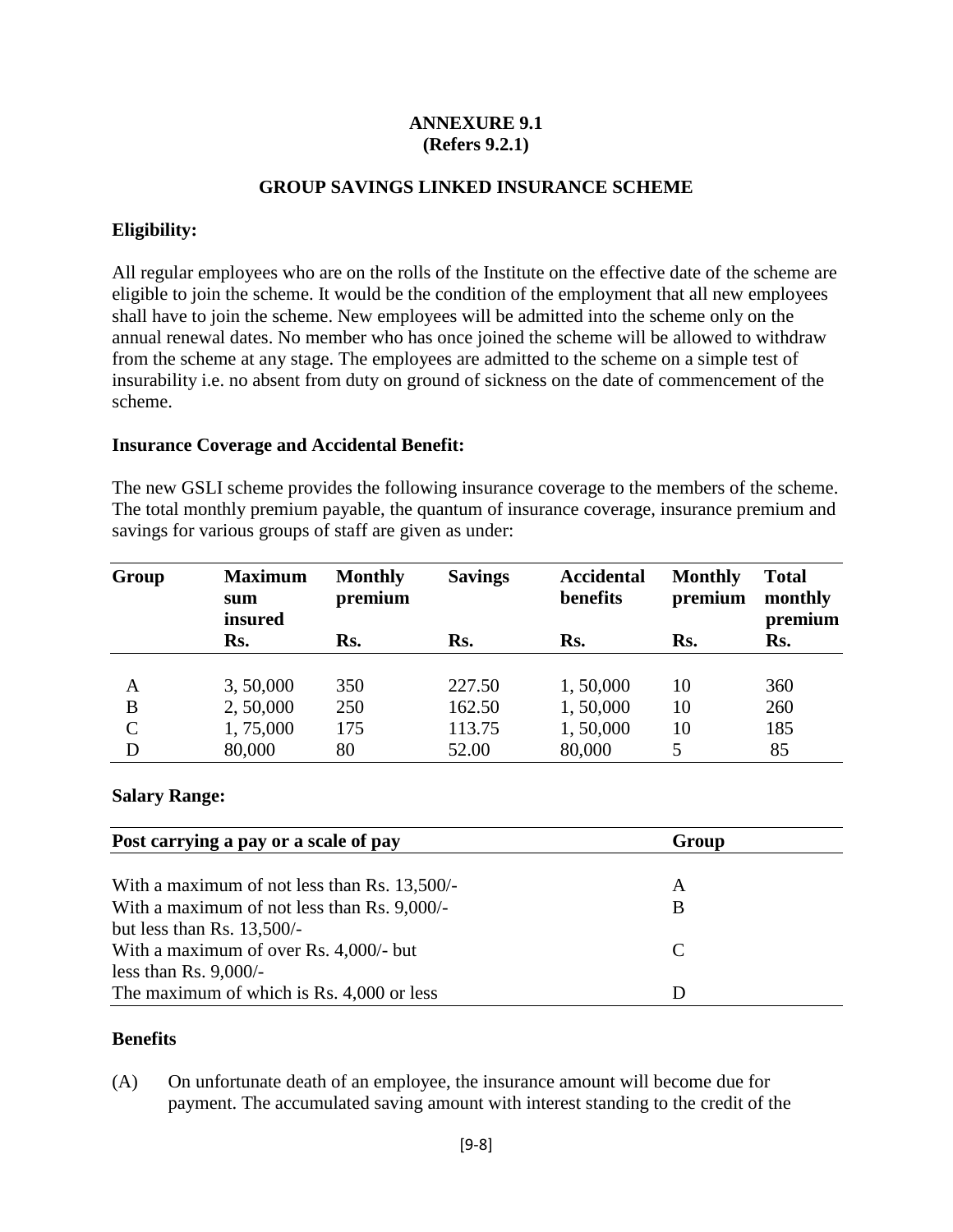deceased will also be paid to the person nominated by the employee. The rate of interest at present is 11% compounded annually.

- (B) On cessation of service and on retirement, the entire amount accumulated with interest standing to the credit of the employee in his saving account will be refunded.
- (C) In case of accidental death, the nominee of the decease employee will be paid the sum insured; saving amount with the interest, the accumulated saving amount with the interest standing to the credit of the deceased and accidental benefit will be paid to the person nominated by the employee.

## **Tax Benefit:**

Entire monthly contribution paid into the Scheme by the employees, will be treated as payment of insurance premium and allowed deductions under Section 88-C of the Income Tax Act, 1961. The benefits paid under the policy both at retirement or death will be treated as policy proceeds and exempted from income tax. The Institute shall maintain the records of members in respect of the balance which accumulates from year to year to their credit and may issue the annual statements to the employees. LIC will, however, maintain the group accounts. The statement of consolidated amount standing to the credit of the Group will be issued every year by LIC. The new scheme is optional for the existing employees and compulsory for all the future appointees. An existing employee not joining this scheme now will not be allowed to join the scheme later unless specific concurrence of the LIC is obtained and the person concerned is medically examined and other formalities are observed.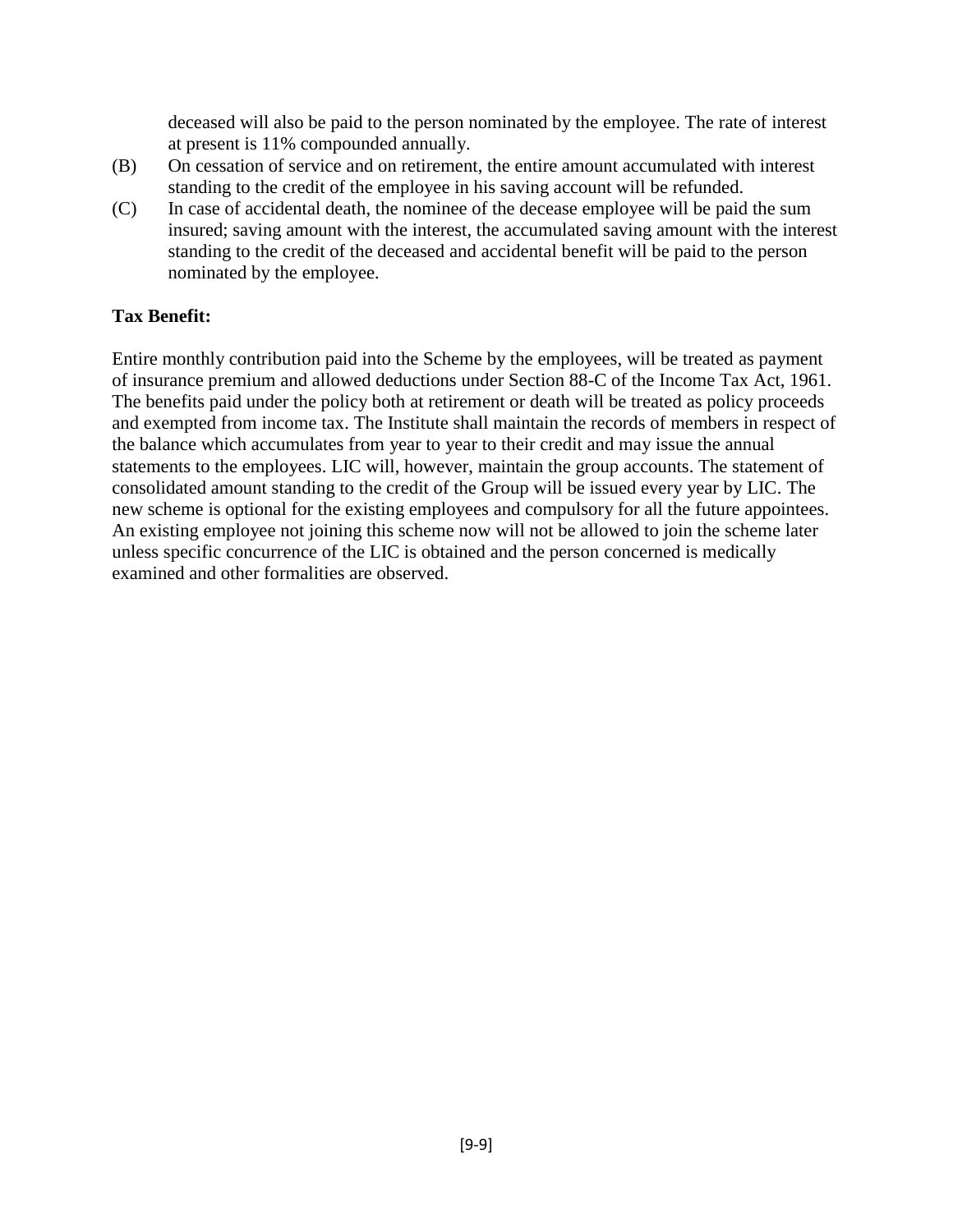### **ANNEXURE 9.2 (Refers 9.3)**

### **MEDICAL ATTENDANCE, TREATMENT AND REIMBURSEMENT**

### **INTRODUCTION**

The Institute has a dispensary which provides out-patient medical facilities for the students, members of the staff and their families. The Dispensary has a team of Medical Officers including lady doctor, Homeopathic doctor and Ayurvedic doctor is under the charge of a Medical Officer. It has a two paramedical staff.

## **Eligibility**

Staff members of the Institute and members of their family are entitled to Medical Attendance and Treatment including reimbursement. Summarized information in this regard is given in subsequent paragraphs.

#### **Family**

The term **'family'** shall mean wife or husband of a member of staff, as the case may be, and parents, children and step children wholly dependent on the member of staff. For the purposes of determining dependency, the following will be the criteria:-

- (a) **Son**: Till he starts earning or attains the age of 25 years, whichever is earlier.
- (b) **Daughter**: Till she starts earning or gets married whichever is earlier irrespective of the age limit.
- (c) **Parents**: Who are residing with the staff member and whose income from all sources including pension does not exceed Rs. 1500/- p.m. When a dependent son/daughter reaches the age of 18 years and in respect of dependent parents, the concerned staff member must fill up the form for updating the records with the Establishment Section and get the medical records revalidated every year.

#### **When husband and wife employed:**

- a) When both husband & wife are employed in the Institute, either of them can choose to prefer the claim of medical facilities on behalf of self and family, by declaring the fact, through a joint declaration.
- b) When the spouse of a staff member is employed in a State/Central Govt. / another Autonomous/Corporate body, he/she can choose to claim the medical facilities either from the Institute or from the spouse's employer by declaring the same through a joint communiqué.
- c) When the spouse is employed in a private organization where the medical facility is not available or when it is available for self only, a letter to this effect should be produced from the employer of the spouse.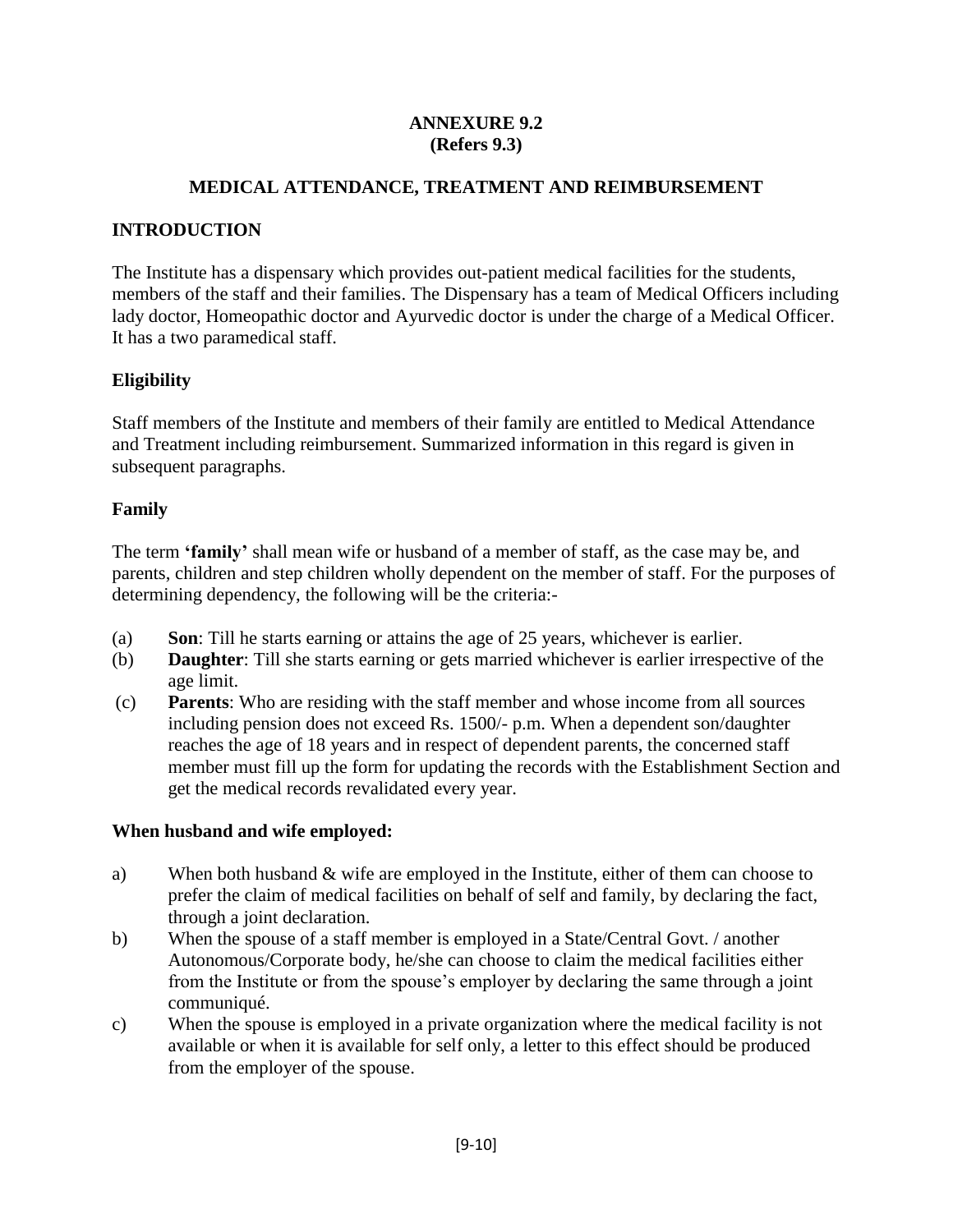## **Recognized Hospitals:**

All staff members and their families should generally avail of the medical facilities at the Institute Dispensary and Government Hospitals in Jaipur.

In pursuance of the decision taken by the Board of Governors at its  $23<sup>rd</sup>$  meeting held on  $23<sup>rd</sup>$ March, 2012 vide agenda item no. 23.3.12, in future Institute should approve only those Diagnostic Centres / Clinics / Hospitals which are approved under CGHS and are preferably accredited. The accreditation status needs to be reviewed by the Institute on regular basis. It has also been decided that for the purpose of reimbursement of medical expenses, the Medical Attendance Rules applicable to Central Government employees be followed strictly. Reimbursement on account of medical expenses should be within the maximum permissible limits under such rules.

The list of 09 hospitals approved for general treatment, 07 hospitals for specialty treatment, 01 hospital for super specialty treatment, 01 hospital for Cancer treatment, 06 hospitals for eye treatment, 01 hospital for Dental treatment and 04 Diagnostic Centres is as below:

| S. No. | <b>Name of Hospitals / Diagnostic Centers with</b> | <b>Treatment Admissible</b>            |
|--------|----------------------------------------------------|----------------------------------------|
|        | address                                            |                                        |
|        | <b>General Purpose</b>                             |                                        |
| 1.     | Bhandari Hospital & Research Centre, 138-A         | General and Specialized purpose        |
|        | Vasundhara Colony, Gopalpura Bye Pass, Jaipur      | (Lithotripsy / TURP and                |
|        | 302018                                             | Laparoscopic surgery and Joint         |
|        |                                                    | Replacement).                          |
| 2.     | Dhanwantri Life Care Pvt. Ltd. 67/56 A, Near       | General Purpose including Joint        |
|        | Mandra Bus Stand, New Sanganer Road, Jaipur        | Replacement                            |
|        | 302020                                             |                                        |
| 3.     | Apex Hospitals Pvt. Ltd. SP-6, Malaviya Industrial | General purpose (Laparoscopic          |
|        | Area, Malaviya Nagar, Jaipur - 302017              | surgery and IOL Implant)               |
|        |                                                    |                                        |
| 4.     | Imperial Hospital & Research Centre, Near Main     | General purpose                        |
|        | Circle, Shastri Nagar, Jaipur                      |                                        |
| 5.     | S.K. Soni Hospital, Vidhyadhar Nagar, Jaipur       | General purpose                        |
| 6.     | Rungta Hospital, Malaviya Nagar, Jaipur - 302017   | General purpose                        |
| 7.     | Soni Hospital, 38 Kanota Bagh, Jawahar Lal         | General and Specialized purpose        |
|        | Nehru Marg, Jaipur - 302004                        | (TURP, Laparoscopic surgery,           |
|        |                                                    | Neurosurgery, IOL Implant and          |
|        |                                                    | Orthopedic Joint Replacement)          |
|        |                                                    | including Cardiology &                 |
|        |                                                    | Cardiothoracic Surgery                 |
| 8.     | Jain ENT Hospital, Satya Vihar, Lal Kothi, Jaipur  | Single Specialty ENT only              |
| 9.     | Tagore Hospital & Research Institute, Se-7,        | <b>Multi Specialty General Purpose</b> |
|        | Tagore Lane, Shipra Path, Mansarovar, Jaipur -     |                                        |

## **List of recognized Hospitals and Diagnostic Centers buy the CGHS, Jaipur**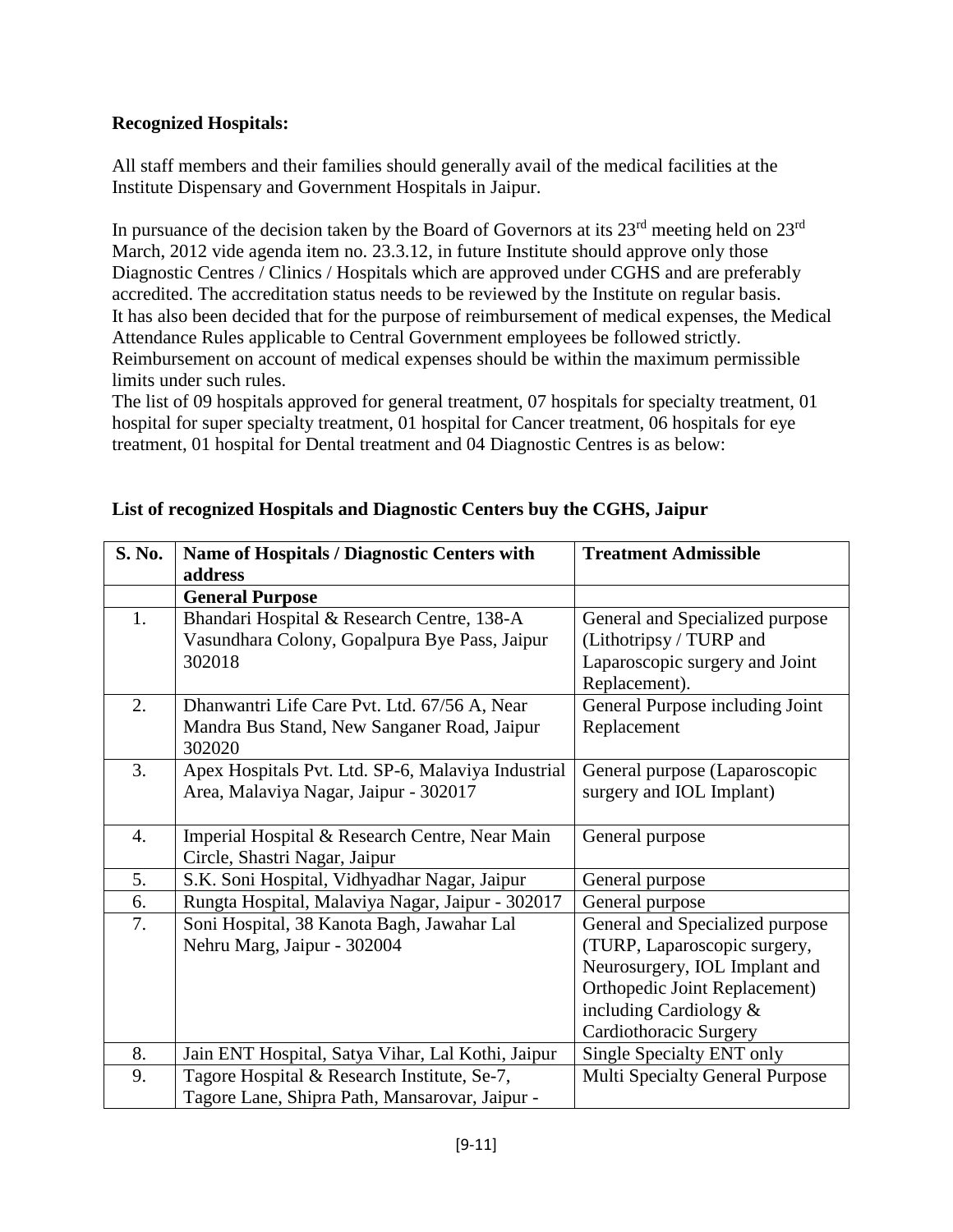|                  | 302010                                                                                                                                              |                                                                                                                                                                                                                                                |
|------------------|-----------------------------------------------------------------------------------------------------------------------------------------------------|------------------------------------------------------------------------------------------------------------------------------------------------------------------------------------------------------------------------------------------------|
|                  | <b>SPECIALITY (SELECTIVE)</b>                                                                                                                       |                                                                                                                                                                                                                                                |
| 1.               | Jaipur Hospital, Lal Kothi, Tonk Road, Near SMS<br>Stadium, Jaipur - 302015                                                                         | Nephrology, neurosurgery & GE<br>GI Surgery, Eye Care [Cataract /<br>Glaucoma, Retinal and Vitreo<br>Retinal Surgery, Strabismus,<br>Occuloplasty & Adnexa]                                                                                    |
| 2.               | Heart & General Hospital (A unit of Cardiac care<br>& Allied Health Pvt. Care Ltd.) Vivekanand Marg,<br>C-Scheme, Jaipur                            | Cardiology & Cardiothoracic                                                                                                                                                                                                                    |
| 3.               | S.R. Kalla Memorial Gastro & General Hospital,<br>78, Dhuleshwar Garden, Behind HSBC Bank,<br>Sardar Patel Marg, Jaipur                             | <b>Endoscopic Surgery and Super</b><br>Specialty in urology including<br>Dialysis, Gastroenterology and<br>G.I. Surgery except Liver<br>Transplant, Endoscopic /<br>Laparoscopic Surgery                                                       |
| $\overline{4}$ . | Gandhipati Purushottam Shekhawati Hospital &<br>Research Centre, A/2, Opp. Time Square Central<br>Spine, Vidhyadhar Nagar, Jaipur 302023            | Multi Specialty General Purpose<br>including Joint replacement in<br>Urology including Dialysis,<br>Orthopedic Surgery including<br>joint replacement & Arthroscopic<br>Surgery, Neurosurgery,<br>Endoscopic / Laparoscopic<br>Surgery and ENT |
| 5.               | Marudhar Hospital A 93-99, Singh Bhoomi<br>Khatipura, Jaipur                                                                                        | <b>General Purpose</b>                                                                                                                                                                                                                         |
| 6.               | Monilek Hospital & Research Centre, Sector 4,<br>Jawahar Nagar, Jaipur 302004                                                                       | General Purpose including Joint<br>Replacement (Rental Transplant,<br>Haemodialysis, Lithotripsy/<br>TURP, Laparoscopic surgery,<br>IOL implant, Orthopedic joint<br>replacement)                                                              |
| 7.               | Jaipur Hospital Lal Kothi (A unit of Sharma East<br>India Hospital & Medical Research Ltd.) Lal<br>Kothi, Near SMS Stadium, Tonk Road, Jaipur       | General Purpose including Joint<br>Replacement, Laparoscopic<br>surgery, IOL implant, Orthopedic<br>joint replacement)                                                                                                                         |
|                  | <b>SUPER SPECIAITY</b>                                                                                                                              |                                                                                                                                                                                                                                                |
| 1.               | Fortis Escorts Hospital (A unit of fortis Health<br>Management (North) Ltd., J.L.N Marg, Malaviya<br>Nagar, Jaipur 302017<br><b>CANCER HOSPITAL</b> | <b>Super Specialty</b>                                                                                                                                                                                                                         |
| 1.               | Bhagwan Mahaveer Cancer Hospital and Research<br>Centre, Jawahar Lal Nehru Marg, Jaipur 302017<br><b>EYE CARE CENTRES</b>                           | <b>Exclusive Cancer Hospital</b>                                                                                                                                                                                                               |
| 1.               | Anand Hospital & Eye Care Centre, 21 Bharat<br>Mata Lane, Jamna Lal Bajaj Marg Jaipur                                                               | Eye Care / Cataract / Glaucoma,<br>Retinal and Vitreo-Retinal                                                                                                                                                                                  |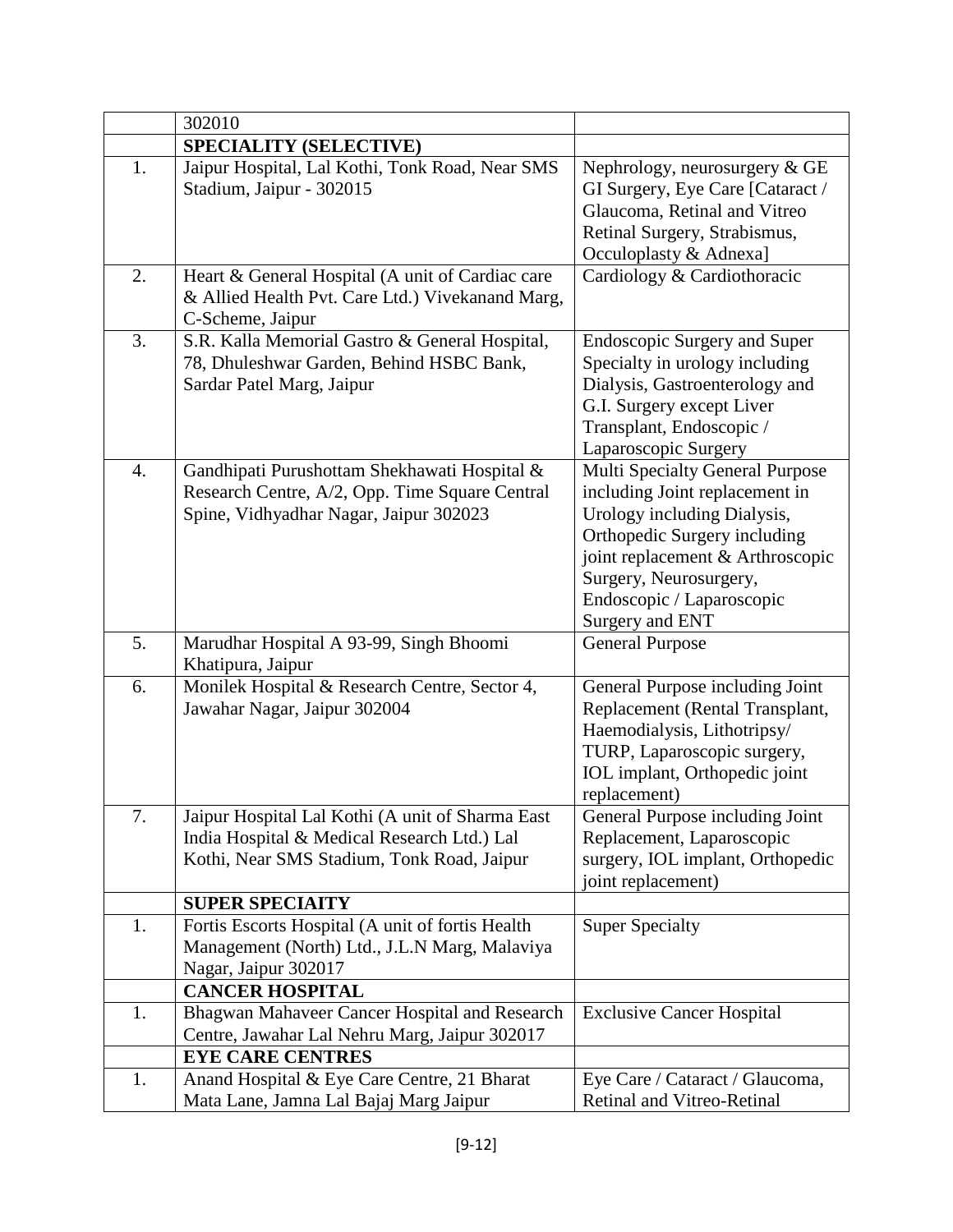|                  |                                                   | Surgery, Strabismus,<br>Occuloplasty & Adnexa and other |
|------------------|---------------------------------------------------|---------------------------------------------------------|
|                  |                                                   | specialized treatment                                   |
| 2.               | J.P. Eye Hospital, Behind Times of India, Tonk    | Eye Care / [Cataract / Glaucoma],                       |
|                  | Road, Jaipur 302015                               | Strabismus, Occuloplasty &                              |
|                  |                                                   | Adnexa                                                  |
| 3.               | Jaipur Calgary Charitable Eye Hospital &          | Eye Care                                                |
|                  | Research Center Trust, Malaviya Nagar, Jaipur     |                                                         |
|                  | 302017                                            |                                                         |
| 4.               | K.C. Memorial Eye Hospital, Malan ka Churaha,     | <b>Eye Care</b>                                         |
|                  | Malaviya Marg, C-Scheme, Jaipur 302001            |                                                         |
| 5.               | Jain Eye Clinic & Hospital K/4/A, Fateh Tiba,     | Eye Care                                                |
|                  | M.D. Road, Jaipur 302004                          |                                                         |
| 6.               | Sharda Nursing Home 39, Hospital Road, C-         | <b>Eye Care</b>                                         |
|                  | Scheme, Jaipur                                    |                                                         |
|                  | <b>DENTAL CLINIC</b>                              |                                                         |
| 1.               | N.K. Dental Hospital B-5, Divya Marg, 11,         | <b>Dental Care Centre</b>                               |
|                  | Greater Kailash Colony, Opp. Petrol Pump, Near    |                                                         |
|                  | Appex Mall, Lal Kothi, Tonk Road, Jaipur          |                                                         |
|                  | <b>DIAGNOSTIC AND IMAGING CENTRE</b>              |                                                         |
| 1.               | Soni Hospital (A unit of Soni Medicare Ltd.) 38,  | USG only                                                |
|                  | Knota Bagh, JLN Marg, Jaipur                      |                                                         |
| 2.               | OKAY Diagnostic Research Centre Pvt. Ltd. 4,      | Diagnostic Laboratory and                               |
|                  | Vivekanand Marg, C-Scheme, Opp. SMS               | Radiology                                               |
|                  | Hospital, Jaipur                                  |                                                         |
| 3.               | S.K. Soni Hospital (A unit of Soni Hospitals Pvt. | Diagnostic Laboratory, MRI, CT                          |
|                  | Ltd) Sec-5, Vidhyadha Nagar, Jaipur               | and USG                                                 |
| $\overline{4}$ . | Ape Hospital Pvt. Ltd. Lab Infinity Scans, SP 486 | CT, Ultra-Sound, color Doppler,                         |
|                  | Malaviya Industrial Area, Malaviya Nagar, Jaipur  | X-ray for general & specialized                         |
|                  |                                                   | purpose (Laparoscopic surgery                           |
|                  |                                                   | and IOL implant), Super                                 |
|                  |                                                   | Specialty in Neurology &                                |
|                  |                                                   | Neurosurgery orthopedic surgery                         |
|                  |                                                   | including arthroscopic                                  |

# **Medicines**

- MNIT Dispensary will keep in stock medicines of various brand names as decided by the Committee of Medical Officers. The Medical Officers of MNIT Dispensary shall normally prescribe medicines which are in the stock of MNIT Dispensary.
- The staff and their families may take OPD treatment at recognized hospitals and purchase their medicines from any pharmacy; the amount will be reimbursed to them as per **Annexure A**.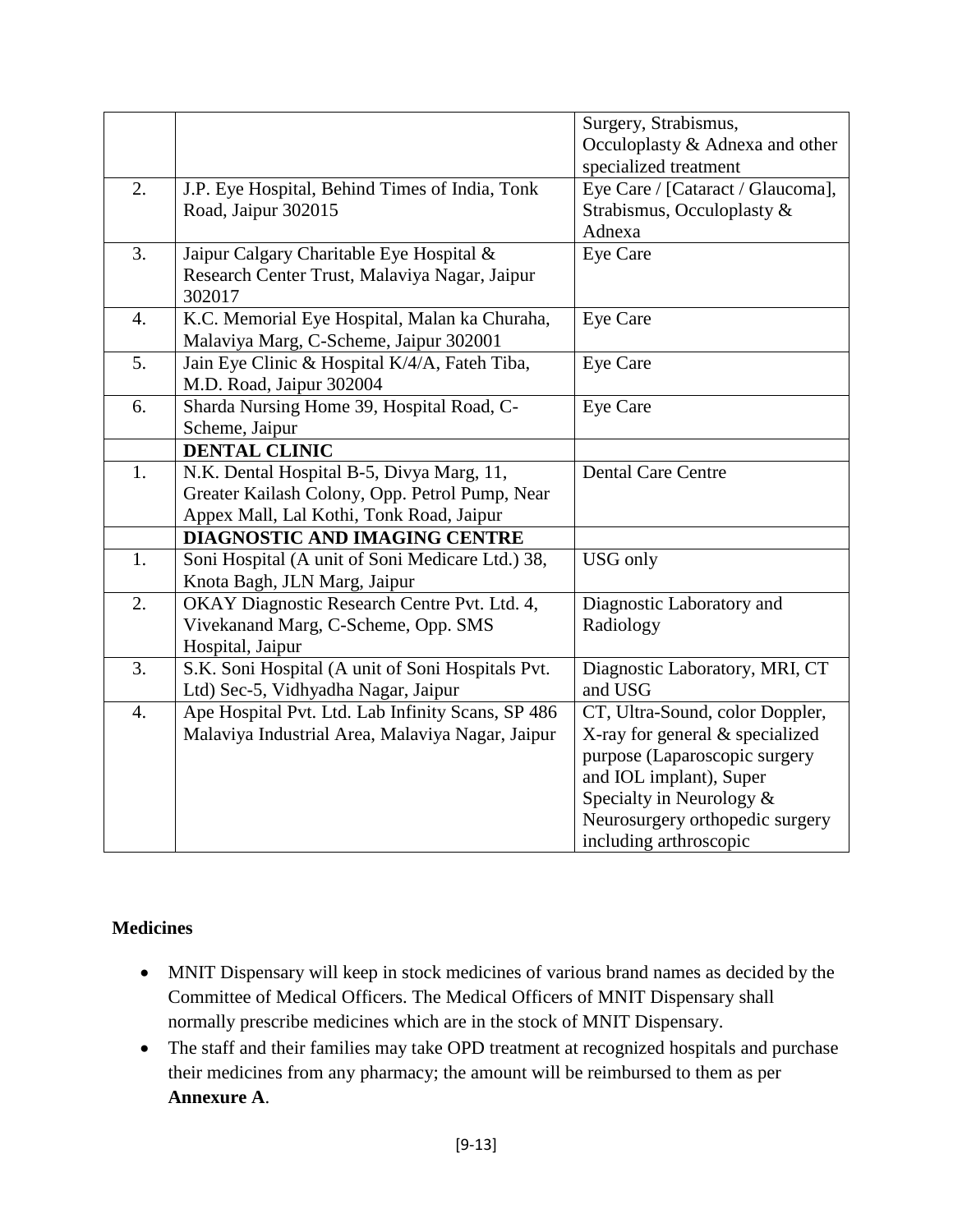## **Tests**

 The tests prescribed by the MNIT Dispensary or by any recognized Government Doctor may be carried out from Recognized hospitals/Labs.

 $\bullet$ 

# **Special Category and Ceilings**

For prolonged and complicated nature of treatment such as kidney transplant, bypass surgery, open heart surgery, complicated injuries/diseases like Leprosy, Cancer & TB etc., if the treatment is taken in an Institute recognized hospital, actual expenditure to the eligible extent subject to a maximum ceiling of Rs. 1.5 lakh for the entire treatment of any specific illness during the entire service of the staff member, will be reimbursed.

#### **Emergency Treatment**

- In case of a life threatening emergency the staff members may consult a private medical practitioner for immediate treatment in the absence of Govt./Municipal/ Recognized hospital within a reasonable distance. The emergency treatment may be availed only for a very short spell of time and the Medical Officer should be consulted as soon as possible.
- The claims for emergency treatment should be submitted to the MO with an application detailing the circumstances under which the treatment was availed from the private medical practitioner along with a certificate from the treating doctor showing the nature of illness and the line of treatment followed. Such claims may be considered on the recommendations of the Medical Board.

## **Medical Attendance/Treatment for Students**

- a) All bonafide students (full time only) of the Institute are entitled to free medical attendance & treatment available in the MNIT Dispensary.
- b) Treatment of chronic cases or prolonged illness requiring special medical treatment for a long period will be the responsibility of the parents/guardians of the student.

#### **Medical Reimbursement**

## **OPD Treatment**

• For OPD treatment, the cost of radiological, pathological investigations, medicines purchased from the market may be preferred in the form meant for OPD treatment only. The reimbursement claim as well as the cash memos should be necessarily signed by the Govt. Doctor.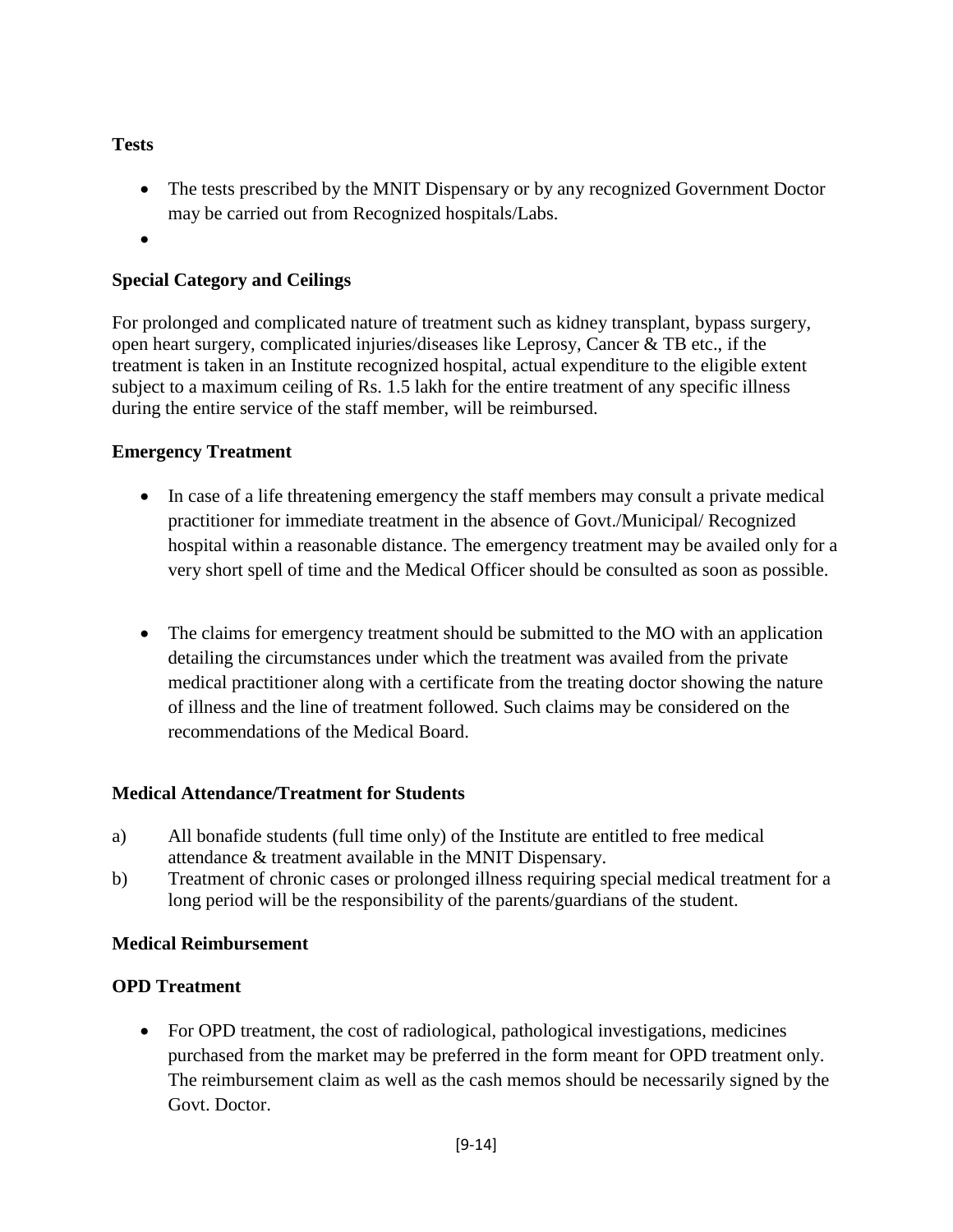- Proper break up of charges for various investigations, minor procedures etc. must be provided along with the claim.
- The claim form duly completed by the staff member may be forwarded to Accounts Section.

# **Indoor Treatment**

- For indoor treatment including the hospital bills, stay charges, operation & allied charges, investigation charges, cost of medicines supplied by the hospital/purchased from market etc. may be preferred in the medical claim form meant for indoor treatment. The form duly filled in by the staff member and signed by the CMO may be forwarded to Accounts Section. All medical claims should be preferred as early as possible as but not later than 3 months after the date of admission to the hospital.
- The reimbursement of admissible items in respect of indoor treatment in recognized hospitals will be made after the charges are certified by the Consultant and/or Medical Superintendent of the treating recognized hospital as per entitlement.

# **Tests**

The reimbursement for tests shall be made on the basis as per Institute rules.

# **No Reimbursement**

The Institute will not reimburse expenditure on medical attendance availed in an unrecognized hospitals except in emergency based on the recommendations of the Medical Board.

- Cost of spectacles is not reimbursable.
- Cost of dentures as well as treatment for Orthodontia is inadmissible
- Medicines and other items which are declared by the Govt. of India as inadmissible and published in the CSMA Rules will not be reimbursed.
- The facility of Medical Attendance/Treatment does not extend to the sponsored students as well as to the dependents of students No reimbursement/supply order is permitted in respect of students or their spouse/ dependents.

# **General**

 The Medical Officer of the Institute should obtain and update on medical charges at Govt. Hospitals and other recognized hospitals. A schedule of such charges may be made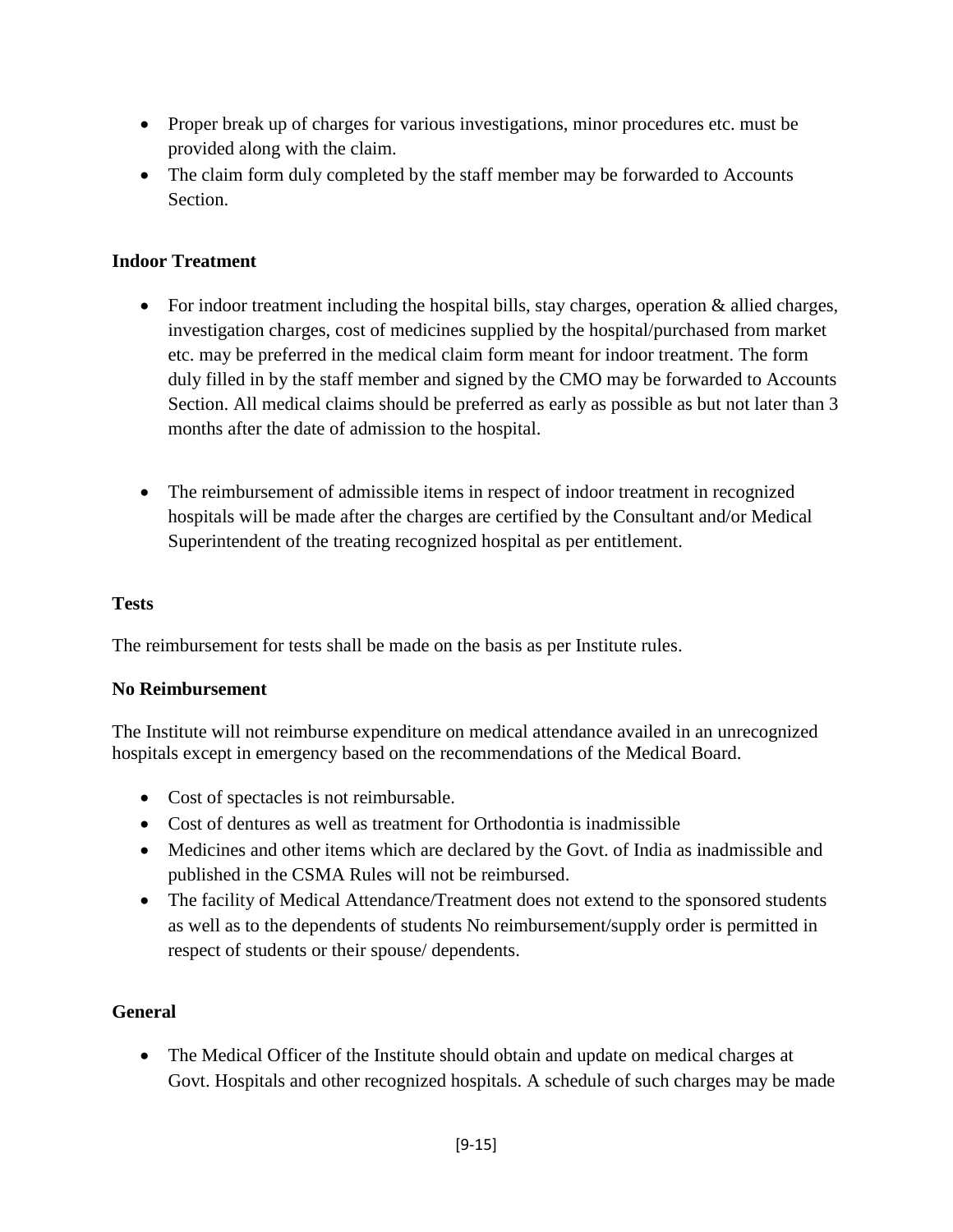available to the staff whenever needed by them at MNIT Dispensary and in the Accounts Section of the Institute.

• Separate claims should be preferred for each patient.

#### **Misuse of Medical Reimbursement Facility**

In case of misuse of medical reimbursement facility, concerned employees of the Institute will be denied all medical privileges for the next three years. If the misuse is repeated for the second time, concerned employee will lose the benefits of the Medical facilities for the rest of his service at MNIT Jaipur not withstanding any other action that may be initiated under the Conduct Rules of the Institute.

#### **Interpretation of Rules**

Any doubt or dispute arising about the interpretation of these rules shall be referred to the Board of Governors, whose decision shall be final and binding on all.